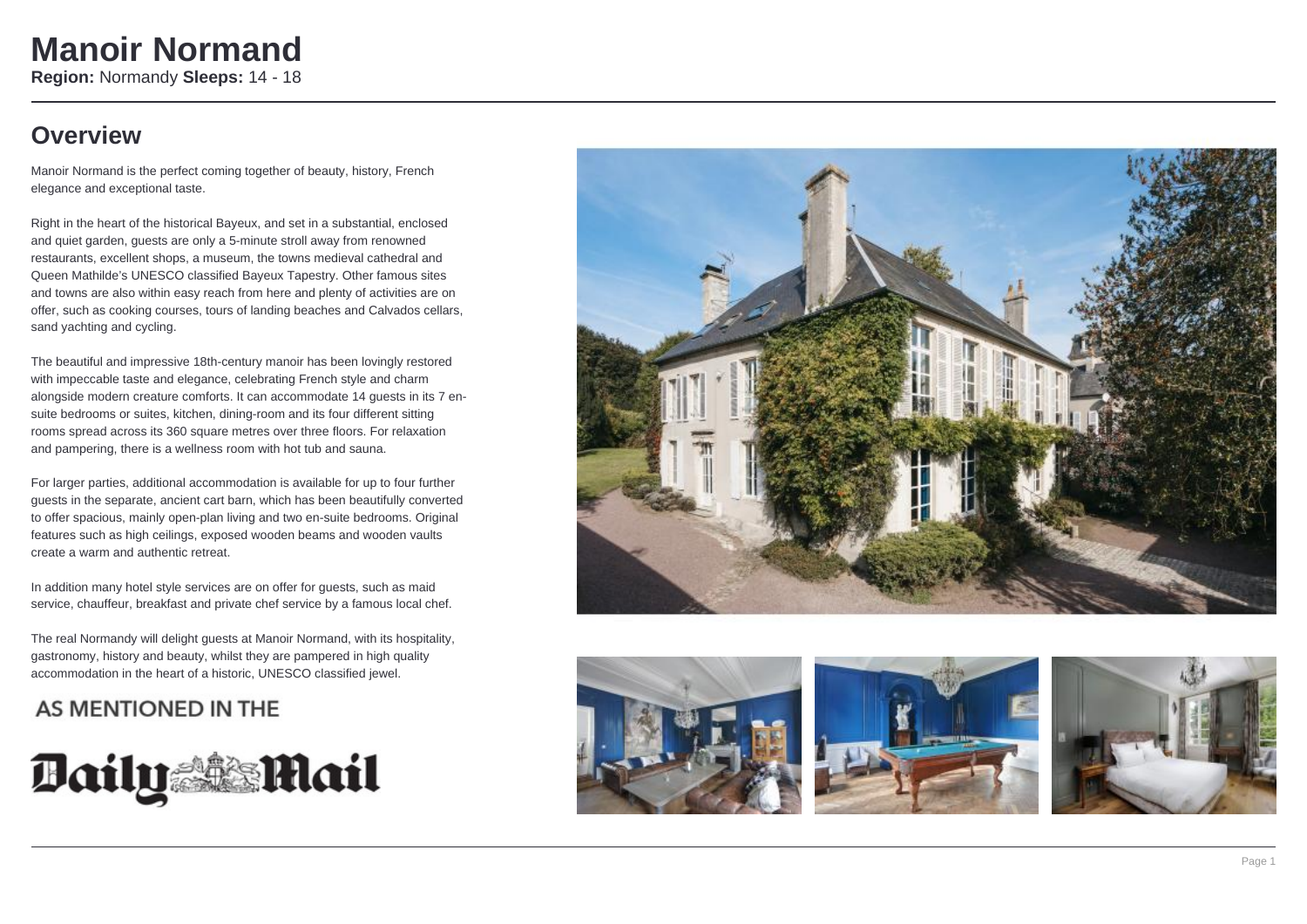### **Facilities**

Chateaux & Castles • Great Value • Heritage Collection • Ideal for Kids • Ideal for Teens • Wi-Fi/Internet • Hot Tub • Walk to Village • Walk to Restaurant • <1hr to Airport • BBQ • All Bedrooms En-Suite • Cable TV • Sauna/Steam • Wine Cellar • Indoor Games • Pool/Snooker • Home Cinema • DVD • Working Fireplace • Heating • Cot(s) • High Chair(s) • Fenced Grounds • Watersports • Canoeing/Kayaking • Wine Tasting • Golf Nearby • Cycling • Horse Riding • Outdoor Pursuit & Activities • Tourist Towns & Villages • Historical Sites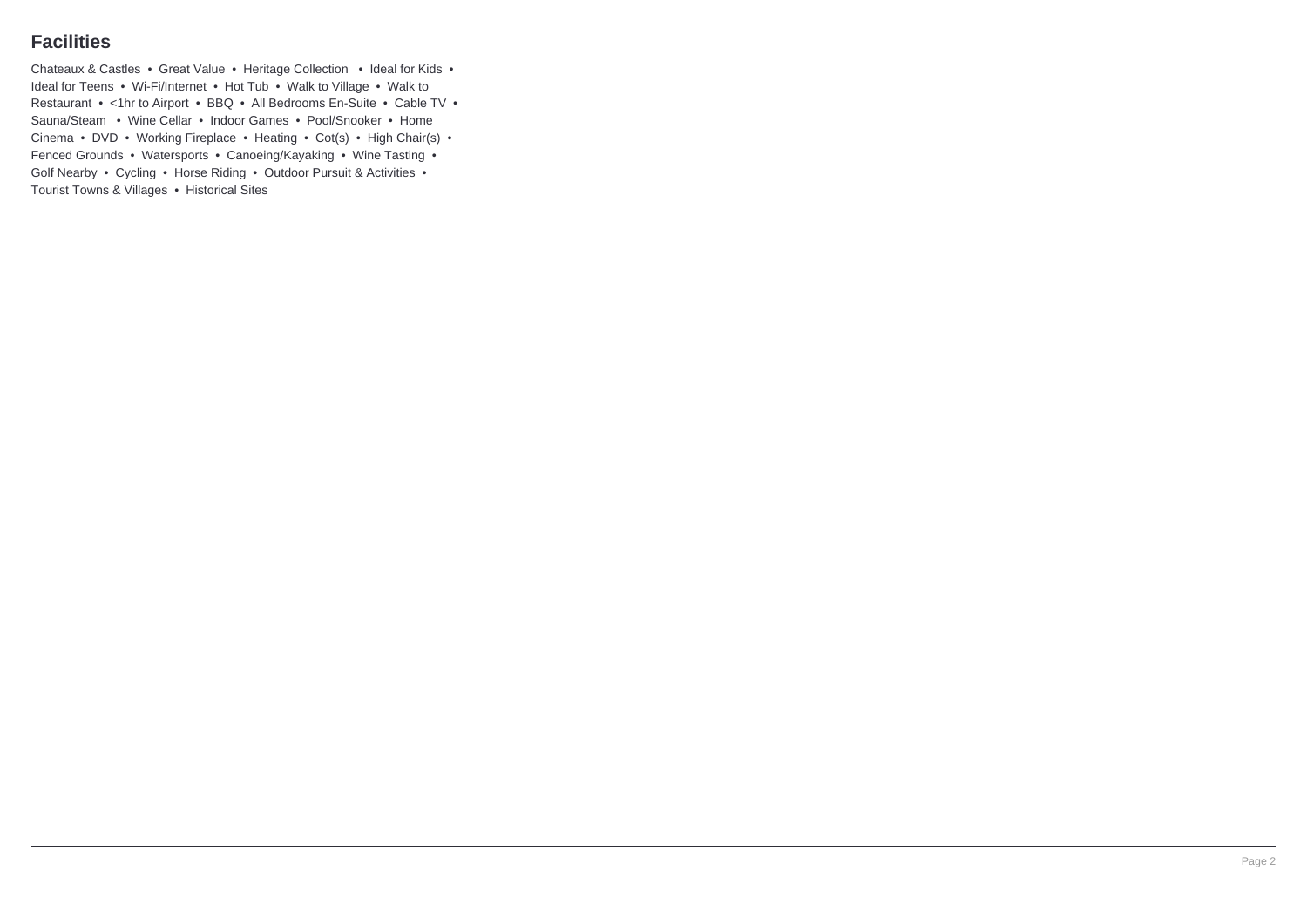### **Interior & Grounds**

**1) Manoir + Cart Barn: 18 guests/9 bedrooms/9 bathrooms 2) Manoir Only : 14 guests/7 bedrooms/7 bathrooms**

**Manoir Interior** (360m²)

Ground Floor

- Open-plan kitchen/dining area for up to 14 guests

- Well equipped kitchen area (oven, hob, dishwasher, microwave, fridge,

- freezer, coffee machine and air-conditioned wine cellar)
- Living room
- TV room
- Billiards room
- Library

- Laundry room with washing machine, tumble dryer, iron and ironing board - Guest WC

#### First Floor

- One double suite with queen size bed, flat-screen TV and own bathroom

- One double suite with queen size bed, flat-screen TV and own shower room - Three double rooms each with queen size bed, flat-screen TV and own shower room

#### Second Floor

- Two twin rooms each with single beds, flat-screen TV and own shower room

**Cart Barn Interior** (180m² )

Note: available for rental only to the same party, as additional accommodation to the Manoir

#### Ground Floor

- Kitchen with oven, hob, microwave, fridge, freezer, coffee machine,

dishwasher, washing machine and access to terrace

- Dining room with table for 4 people

#### First Floor

- Lounge with TV, sofa, two armchairs and conference facilities

- Two double rooms each with queen size bed, flat-screen TV and own bathroom/shower room







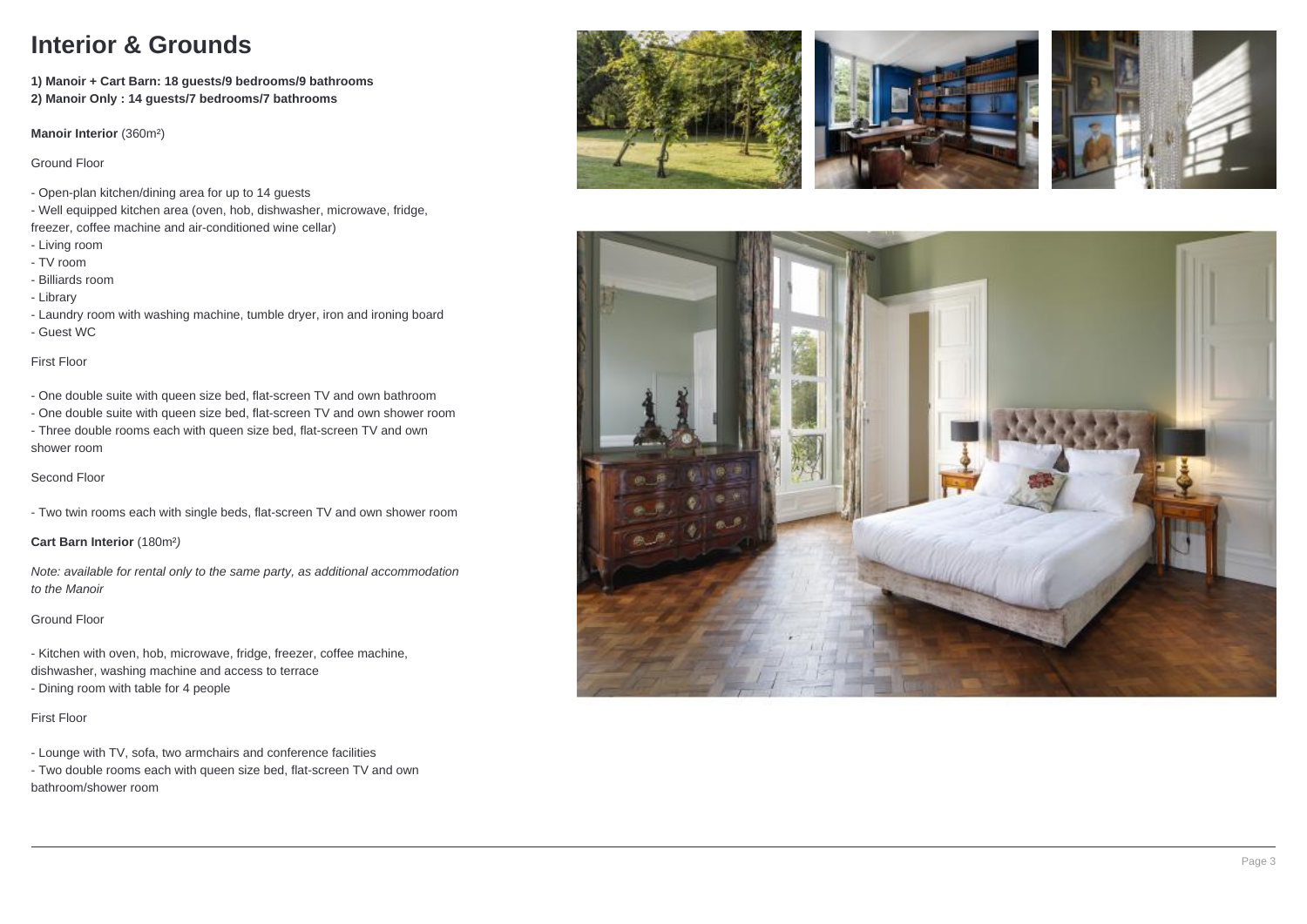#### **Outside Grounds**

- Enclosed gardens
- Courtyard area
- Outdoor dining area
- Barbecue
- Children's play area

- Car parking for up to six cars in the courtyard (additional on-street parking is also available)

#### **Facilities**

- Wi-Fi
- Heating
- Working fireplace
- Fans
- Flat-screen TV
- DVD player
- I-pod docking station
- Home cinema
- Wine cellar
- Hot tub
- Sauna
- Bath robes and slippers
- Hairdryers
- L'Occitaine toiletries (soap and shampoo)
- Pool table
- Swing
- Board games
- Bikes for rent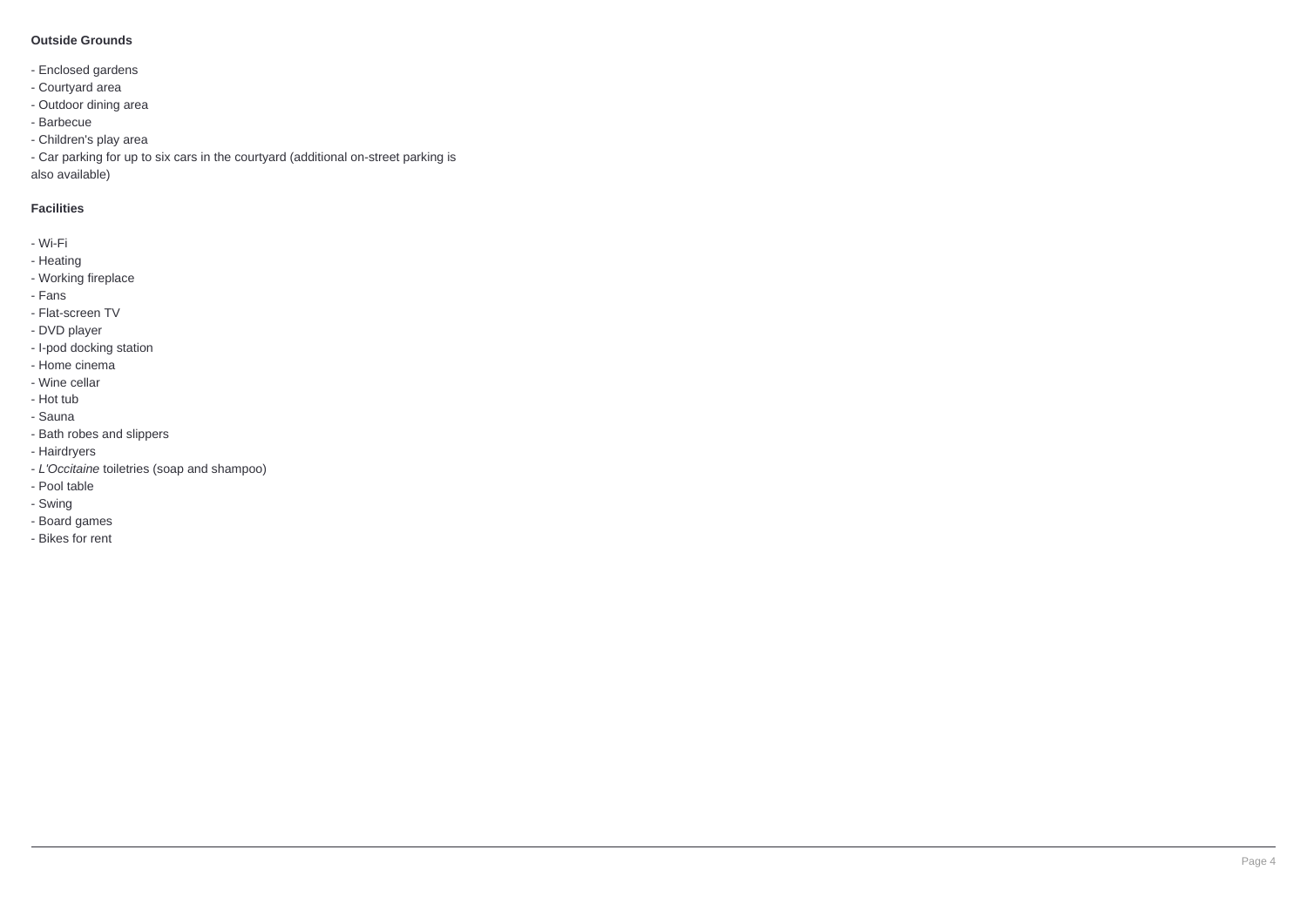### **Location & Local Information**

Manoir Normand is in the heart of Bayeux, just five minutes stroll from the local bakery, green-grocers and butchers and ten minutes from the town's famous restaurant, which also offers delivery to the Manoir. The historic town is well known for the UNESCO classified Bayeux Tapestry, depicting the Norman's conquest of England and the medieval cathedral is also just a short walk away. It is a beautiful town with many renowned restaurants, historical buildings and interesting museums about this fascinating part of Normandy.

The town is also a great base for exploring the D-Day Landing beaches which are just a short drive away. Arromanches (12km) and Omaha (24km) are examples of two beaches of historical importance as well as the batteries and cliffs of Longues-sur-Mer (12km) just north of Bayeux. Private guided tours of this area can be arranged for guests.

This part of Normandy has so many activities on offer. Sand yachting is very popular on the coast with centres in Asnelles (13km) and Omaha (24km), plus there are other watersports such as kayaking, diving, sailing and stand-up paddling nearby. Further inland you will find horse-riding and cycling, including a centre that will hire out electric bikes and offer guided tours of the area. Alternatively, if you are looking for a slower pace then be sure to visit one of the fine Calvados cellars and learn how the drink is made.

If you have more time on your hands then there is so much in Normandy to discover. Head inland to beautiful towns and timeless villages, explore the regions gastronomic delights or head to the coast whether it is the local wide sandy beaches or the rugged cliffs a little further away. Highlights of the area include one of France's oldest University cities, Caen (30km), the seaside town of Deauville (78km) from the 'la belle époque' era and the stunning granite island of Mont St Michel (90km).

### **Local Amenities**

| <b>Nearest Airport</b>       | Caen-Carpiquet/Paris Charles de Gaulle<br>(25km-25mins/290km-2h 50mins) |
|------------------------------|-------------------------------------------------------------------------|
| <b>Nearest Ferry Port</b>    | Caen-Ouistreham<br>$(43km-36mins)$                                      |
| <b>Nearest Town/City</b>     | <b>Bayeux</b><br>(5 mins walk)                                          |
| <b>Nearest Train Station</b> | <b>Bayeaux Gare SNCF</b><br>(1.2km-15mins walk-2mins drive)             |







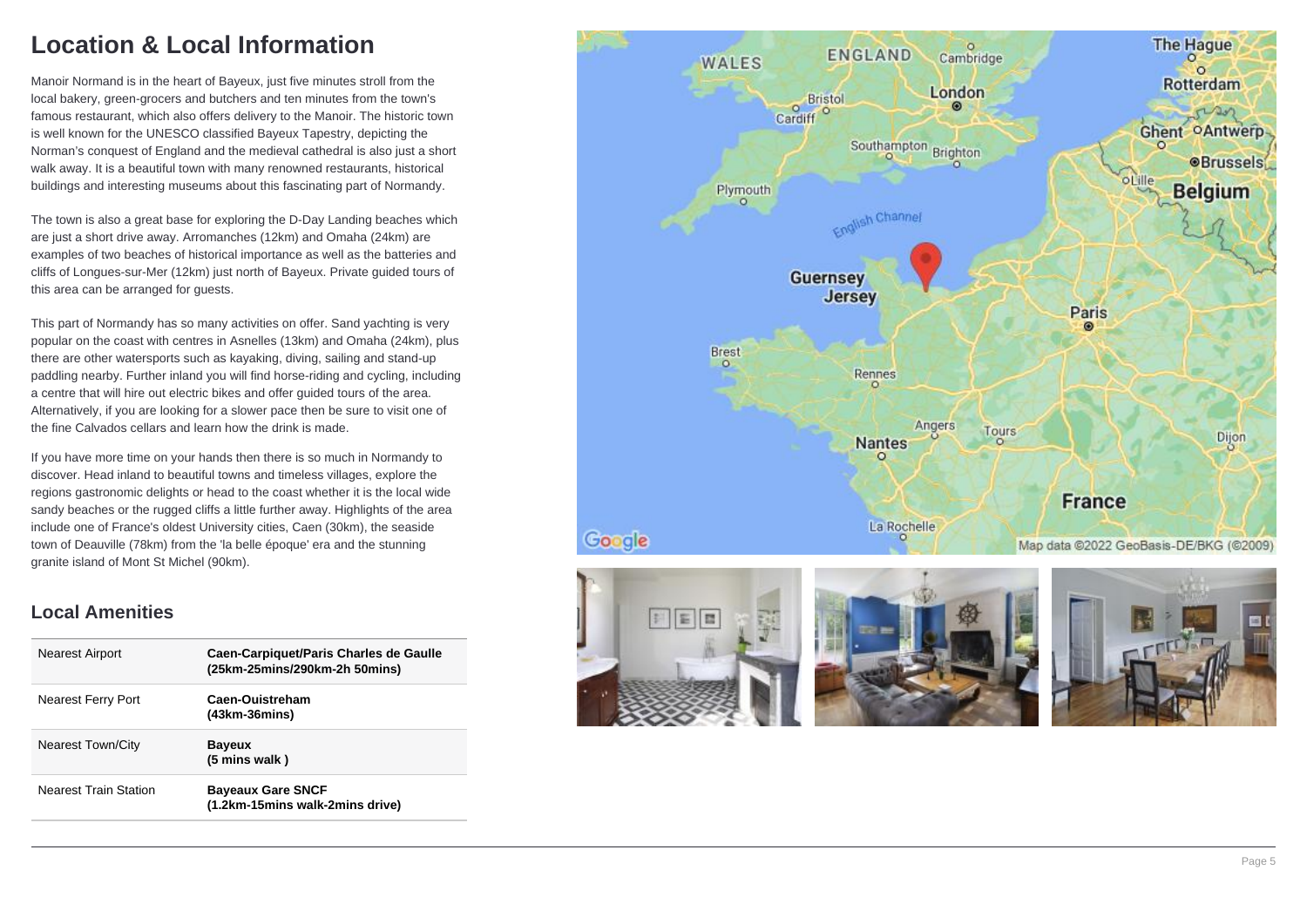| Nearest Restaurant         | <b>Bayeaux</b><br>$(500m-5mins walk)$             |
|----------------------------|---------------------------------------------------|
| Nearest Beach              | Arromanches-les-Bains<br>$(11km-16mins)$          |
| Nearest Bar/Pub            | $(0.8km-10 mins$ walk)                            |
| <b>Nearest Supermarket</b> | Leclerc<br>(1.5Km-18mins walk-3 mins drive)       |
| Nearest Golf               | Golf d'Omaha Beach<br>$(11km-15mins)$             |
| <b>Nearest Tennis</b>      | <b>Bayeaux</b><br>(1.2km-15mins walk-2mins drive) |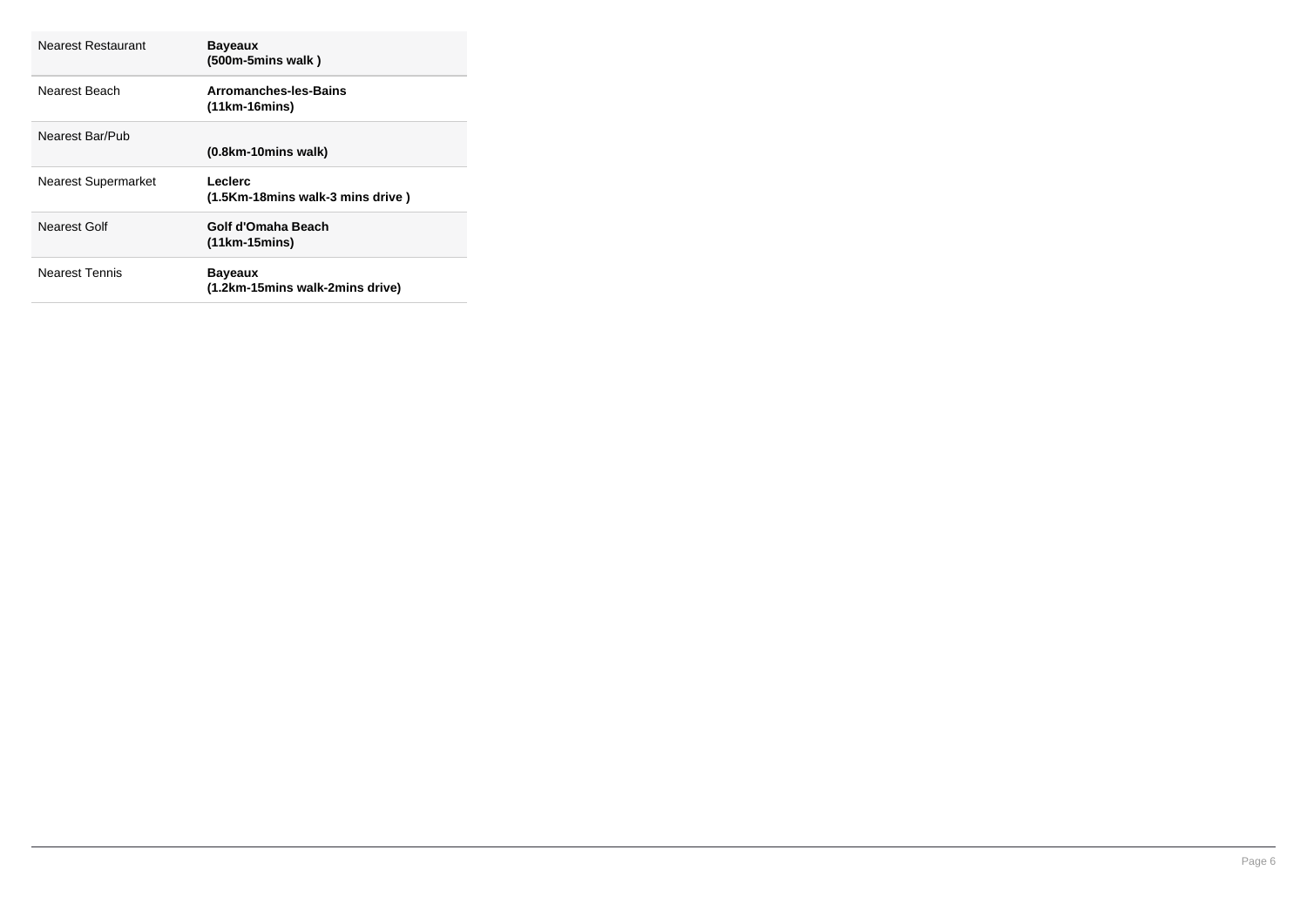## **What Oliver loves…**

- Stay in refined and elegant accommodation in a large garden right in the heart of ancient Bayeux
- Stroll to famous restaurants and historic sites
- The four different sitting rooms are delightful and perfect for spending time together - enjoy the pool table, home cinema or playing board games
- Despite having wonderful restaurants within walking distance renowned chefs from the local area are available for private catering
- Book a masterclass at the local famous restaurant, or a Calvados cellar tour, or any of the other wonderful activities on offer
- All guests receive a complimentary bottle of good quality, locally produced Calvados

# **What you should know…**

The beautifully converted cart barn is available for rental only to the same party, as additional accommodation to the Manoir